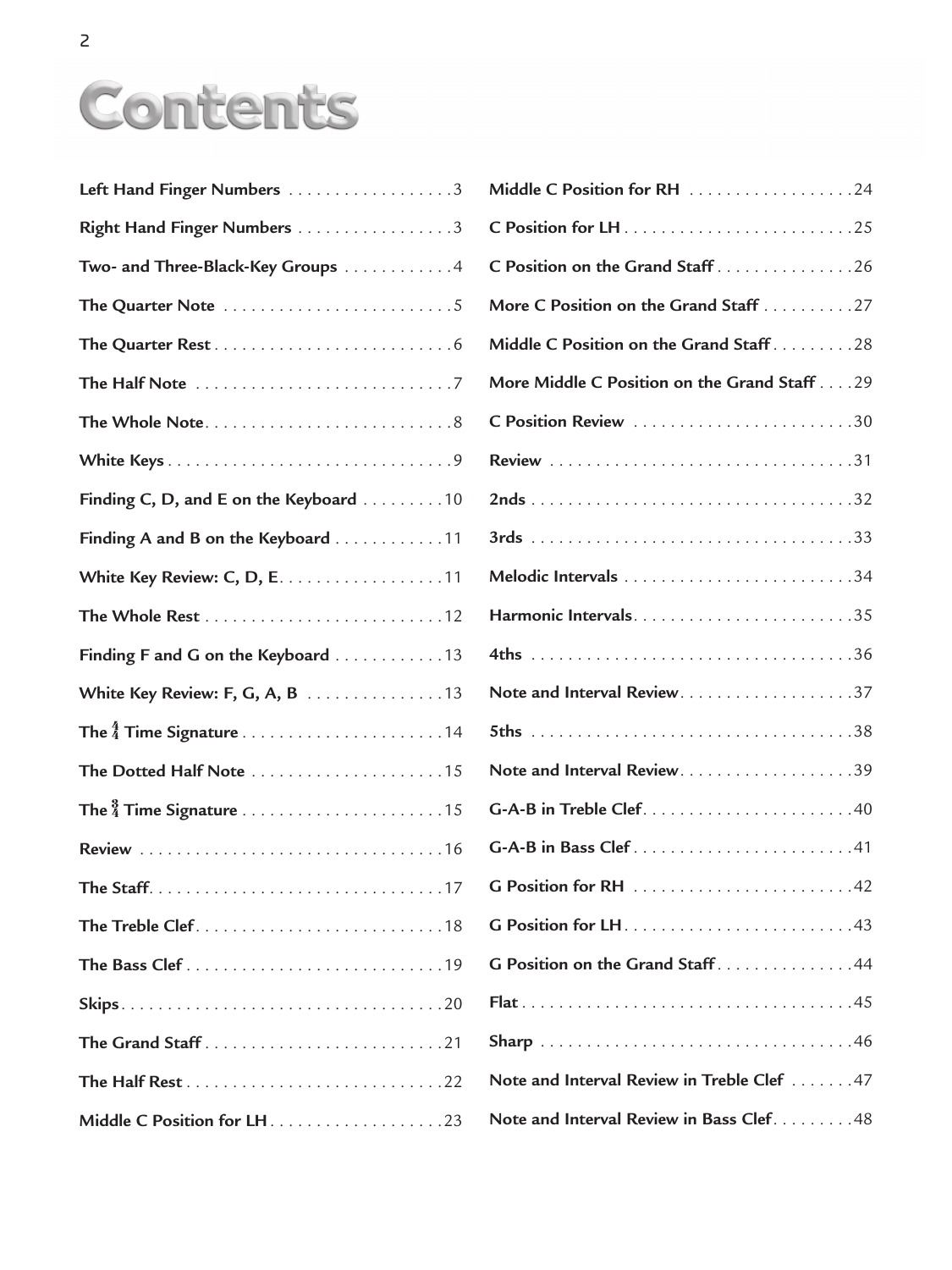*Use with Book 1, page 11.* 



**Step 1:** Trace the short lines slanting down from left to right.



**Step 3:** Trace the other short lines slanting down from left to right.

**Step 2:** Trace the longer lines slanting down from right to left.



**Step 4:** Trace the curled lines, almost like a letter "c."





Draw four more quarter rests.

## **Black-Key Groups**

1. This is a  $\mu^{\text{two-}}$  black-key group. three-





2. This is a  $\frac{two-}{1}$  black-key group. three*circle one*